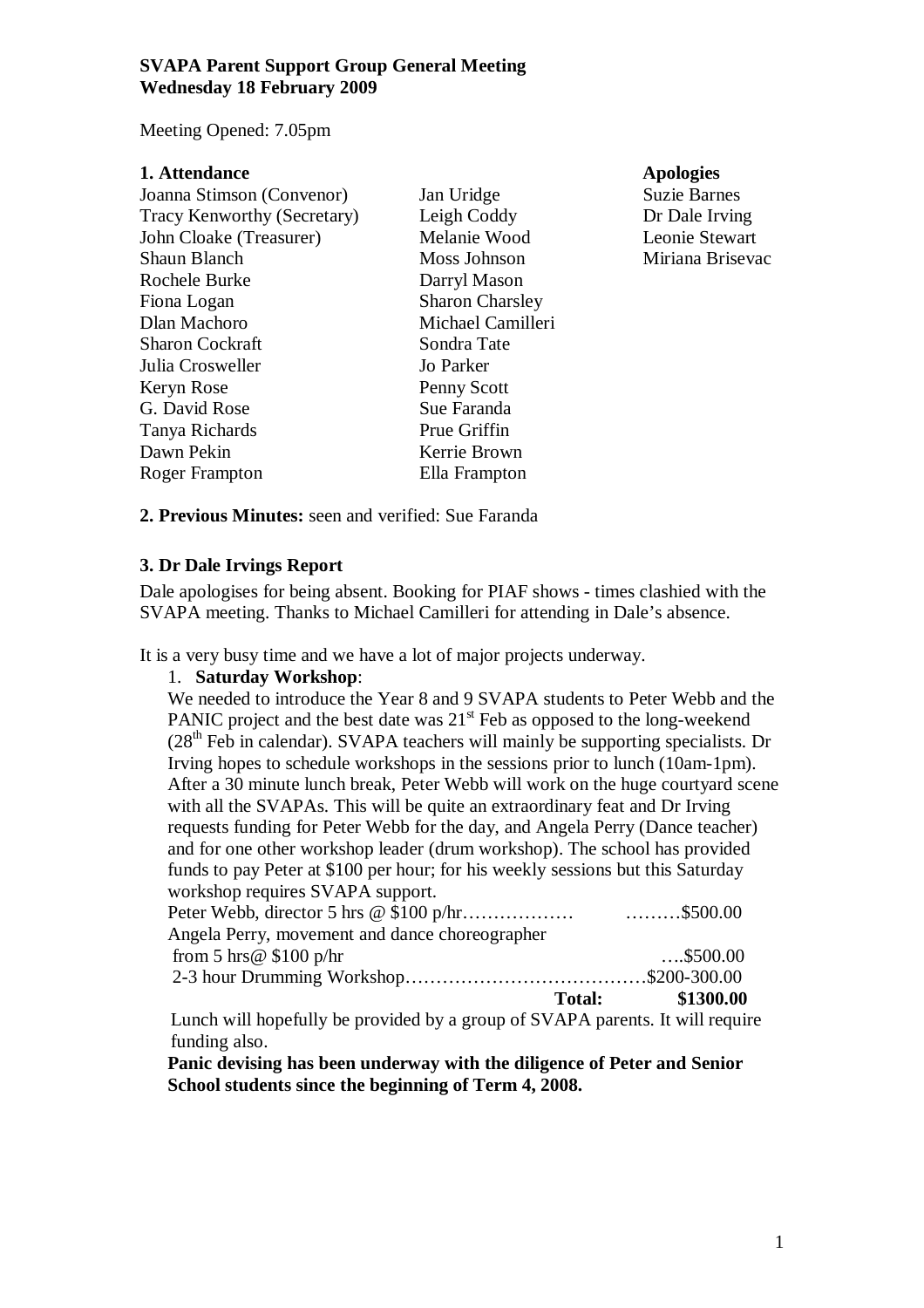Senior students are invited in on the workshop day, too. Many are ex-SVAPA students. The Year 12 Drama class has involvement with Panic as part of their course assessment.

Motion to support up to \$1,500.00 for Peter Webb project by John Cloake: Seconded by Moss Johnson.

- 2. **Theatre visit** has been organized for the Year 8 SVAPAs to see *The Nargun and the Stars* on Thursday 26<sup>th</sup> February at 7pm at the Regal Theatre. Parents provide transport and Dr Irving, Ms Diggins and Ms Packham will supervise the excursion and meet the students in the foyer of the Regal Theatre.
- 3. **The Arts Festival half-day (Friday 8th May)** exists in draft plan form and your feedback would be appreciated. It will be taken to the Leadership Team within the next fortnight for ratification. All students will be involved and Dr Irving requests help from SVAPA parents in sourcing some possible activities. Plan below.

# **ARTS' FESTIVAL DAY: FRIDAY 8TH MAY, 2009.**

The Arts' Festival is to open the school community to the arts by providing activities, entertainment and displays to the whole community for a two hour period from 1pm-3pm.

Students will meet after lunch in their form class to have their names marked and will have elected activities for the afternoon. They will need to meet for a final roll check prior to dismissal at 3pm.

A range of activities are envisaged for the first 75 minutes.

- A mass drawing / mural
- 2-3 scenes from Panic at regular intervals (Specialist Building)
- Talent show and stand-up comedy in the Tricycle Theatre
- Film screenings and chroma wall activity
- Some cultural activities/entertainment (LOTE)
- Ensembles/bands playing at different venues
- Exhibition of paintings
- Local community artists invited to participate
- ECU students invited to exhibit/busk/perform

A large concert at the end on the top oval. (45 minutes)

• Bands of ex-MLSHS students. (Oval)

At this stage Dr Irving welcomes any **suggestions, contacts and ideas** to make this an enriching, open afternoon. Staff will be supporting the arts day as they do at the Sports Carnival days. Dr Irving would like to provide a range of activities, at minimal cost to the school. This day is the final day of the *Panic project* and it would be good to have as many students experience part of that show as possible. It is a daunting project but it is possible. It requires support both from staff to supervise and share the afternoon and a certain amount of faith that students will behave responsibly when allowed some openness in their choice of activities and movement. It will not be a free dress day.

Bands such as Little Birdy (Katy Steele) and performers like Luke Steele went to MLSHS. Dr Irving is having trouble tracking them down. Does anyone have any contacts?

It looks like a successful band that one of our MS teachers is in will be available to play for a \$250 payment (Sam Sterrett).

I will appreciate your feedback at the meeting or by email. Dale.Irving @det.wa.edu.au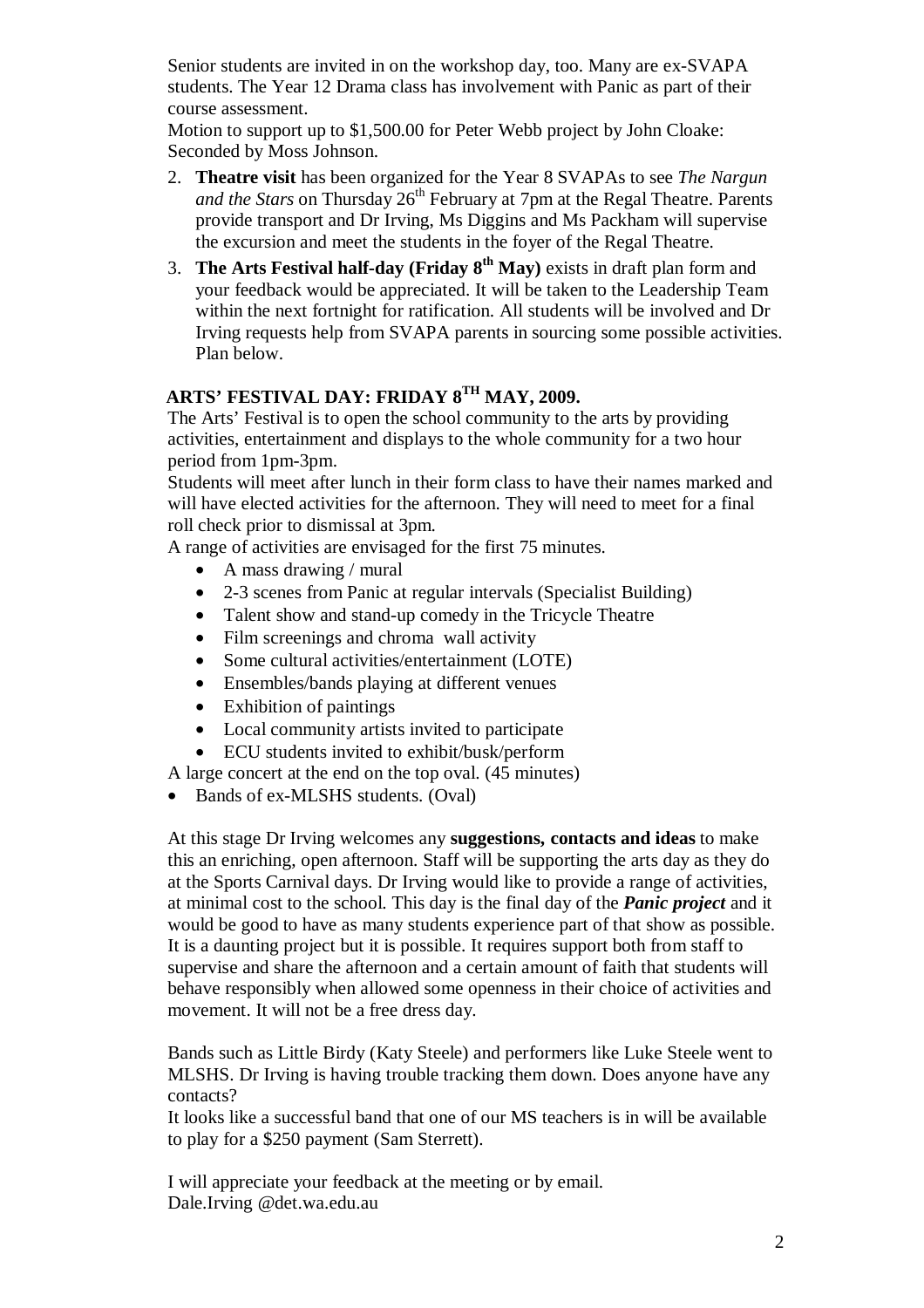### **4. Treasurer's Report**

SVAPA Treasurer John Cloake provided the following list of SVAPA activities students were able to participate in 2008, as a result of the funds raised/supported by the Parents Group.

| China Tour support                          | 5000.00     |
|---------------------------------------------|-------------|
| Choir Support                               | 120.00      |
| Multi-media - computer, camera, scanner etc | 4799.85     |
| Awesome Arts                                | 862.00      |
| Rottnest Trip Year 10s                      | 1546.55     |
| Prizes for top students                     | 100.00      |
| Awards night                                | 206.00      |
| Da Vinci Exhibition Bus                     | 206.00      |
| Artist in Residence Bello Benischauer       | 3000.00     |
| Point Walter Dance teaching                 | 75.00       |
| <b>Total</b>                                | \$15,915.40 |
| <b>Art Auction Receipts</b>                 | \$46,248.80 |
| <b>Costs</b>                                | \$30,022.04 |
| Profit                                      | \$16,226.76 |
| Distribution to music and SVAPA             | \$8,113.38  |
| Wine quiz night                             | \$3443.45   |
| Plus income from tea and coffee for events  |             |

# **SVAPA and P&C Report 18 February 2009**

## **John also supplied a copy of the consolidated report for 2008 for parent support group to view.**

| Balance at bank                                          |       |                                             | 11798.73 |
|----------------------------------------------------------|-------|---------------------------------------------|----------|
| Bank movements Jan/Feb 2009                              |       |                                             |          |
| 16/01/2009                                               | 15.65 | <b>CASH DEPOSIT</b><br>Sondra Tate Bello WS | 11798.73 |
| 6/01/2009                                                | -76.7 | Lunch269                                    | 11783.08 |
| Outstanding cheques:                                     |       |                                             |          |
| 272 Dale Irving for Rottnest bike hire Reimbursement     |       | 228.00                                      |          |
| 273 Jeremy Poole-Johnson for composition lessons Inv 97  |       | 2000.00                                     |          |
|                                                          |       |                                             | 2228.00  |
| Commitments:                                             |       |                                             |          |
| To be confirmed                                          |       |                                             |          |
| 2009 Director in Residence – Some to be spent in 2008    |       |                                             | 2000.00  |
| Workshop Saturday 21 February                            |       |                                             |          |
| New media workshop Agreed 29 Oct meeting up to           |       | 900.00                                      |          |
| Paula Blanten Dance Workshop Agreed 29 Oct               |       |                                             | 200.00   |
| Honour Board Agreed Nov 2007 and reconfirmed 29 Oct 2008 |       | 1210.00                                     |          |
| Commitments                                              |       |                                             | 4310.00  |
| Total available                                          |       |                                             | 5260.73  |
| Term Deposit due April                                   |       |                                             | 5000.00  |

John Cloake SVAPA Treasurer